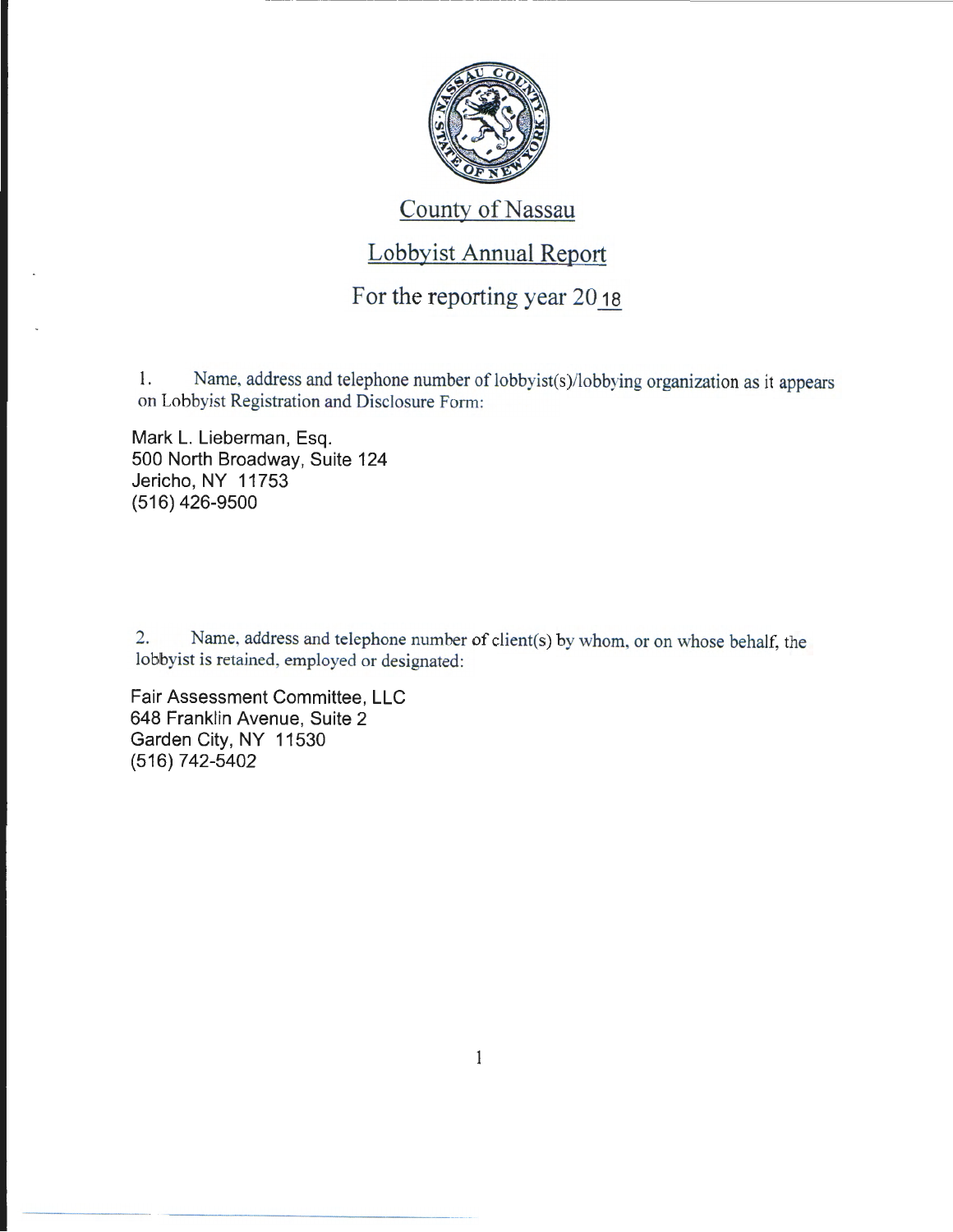3. A description of the subject or subjects on which each lobbyist retained, employed or designated by such client has lobbied:

Nassau County Residential Assessment Laws and Procedures.

4. Names of the persons and agencies before which such lobbyist has lobbied:

Richard Nicolella (Nassau County Legislature) Vincent Muscarella (Nassau County Legislature) Thomas McKevitt (Nassau County Legislature) Howard Kopel (Nassau County Legislature)

5. List below amounts for any compensation paid or owed to the lobbyist during the prior year for the purposes of lobbying. Such amounts shall be detailed as to amount, to whom paid and for what purpose.

| Amount<br>\$48,000.00 | Details<br>Retainer and Contract covers both New York State & Nassau County |
|-----------------------|-----------------------------------------------------------------------------|
|                       |                                                                             |
|                       |                                                                             |
|                       |                                                                             |
|                       |                                                                             |
|                       |                                                                             |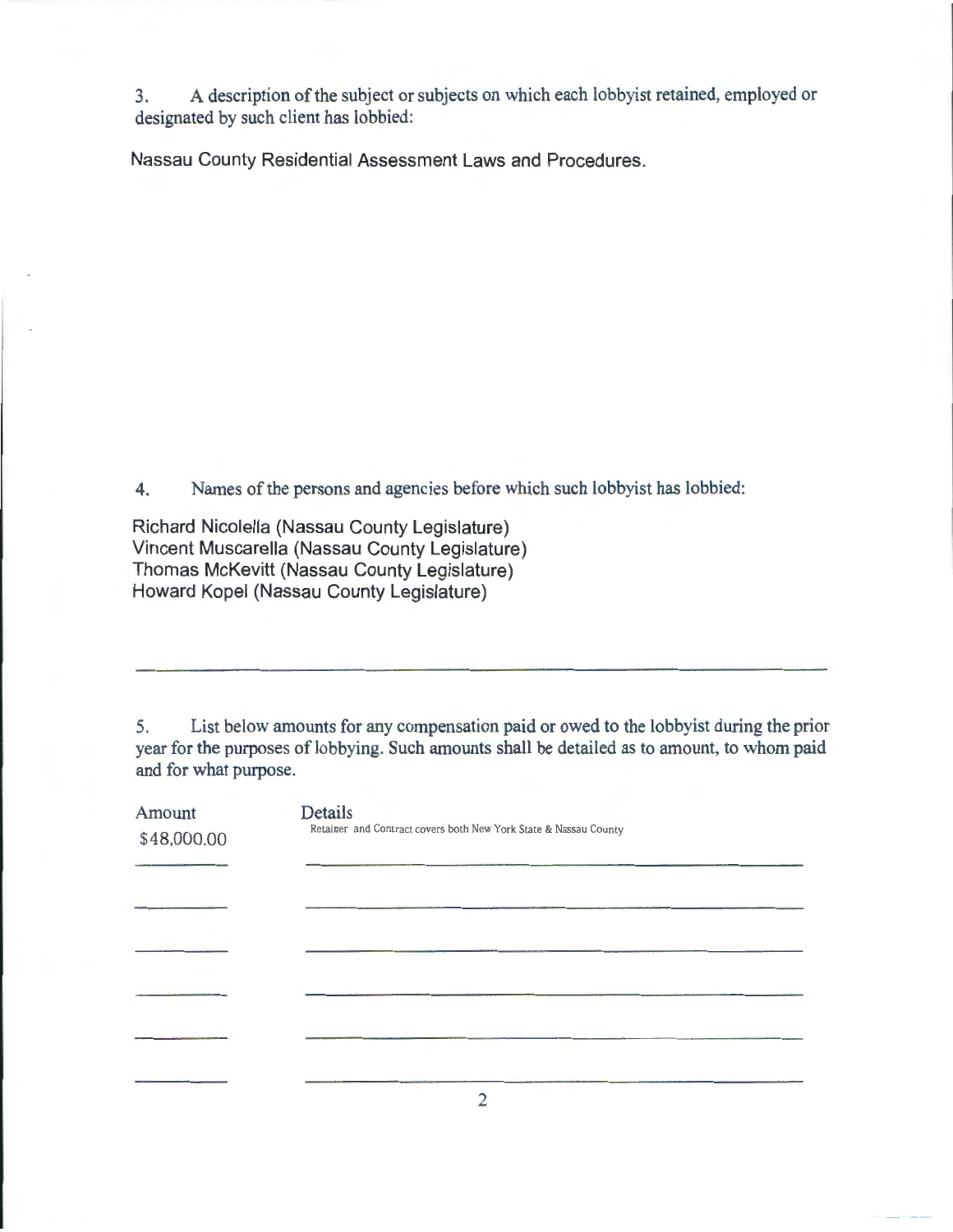| <b>Contract Contract Contract</b> | <b>Children and Committee Committee of the Committee Committee Committee Committee Committee Committee</b>                                                                                                                                                                                                                                                                                                                            |  |
|-----------------------------------|---------------------------------------------------------------------------------------------------------------------------------------------------------------------------------------------------------------------------------------------------------------------------------------------------------------------------------------------------------------------------------------------------------------------------------------|--|
|                                   |                                                                                                                                                                                                                                                                                                                                                                                                                                       |  |
|                                   | $\begin{minipage}{0.9\linewidth} \begin{tabular}{l} \hline \multicolumn{3}{c}{\textbf{m} \textbf{m} \textbf{m} \textbf{m} \textbf{m} \textbf{m} \textbf{m} \textbf{m} \textbf{m} \textbf{m} \textbf{m} \textbf{m} \textbf{m} \textbf{m} \textbf{m} \textbf{m} \textbf{m} \textbf{m} \textbf{m} \textbf{m} \textbf{m} \textbf{m} \textbf{m} \textbf{m} \textbf{m} \textbf{m} \textbf{m} \textbf{m} \textbf{m} \textbf{m} \textbf{m} \$ |  |

**6. List below the cumulative total amounts earned for lobbying throughout the year:**  \$48,000.00 (for New York State and Nassau County on behalf of Fair Assessment Committee. LLC)

| Amount<br>\$336.06 | <b>Details</b><br>(phone and Mail allocation for Fair Assessment Committee, LLC for both New York State and Nassau County) |
|--------------------|----------------------------------------------------------------------------------------------------------------------------|
|                    |                                                                                                                            |
|                    |                                                                                                                            |
|                    |                                                                                                                            |
|                    |                                                                                                                            |
|                    |                                                                                                                            |
|                    |                                                                                                                            |
|                    |                                                                                                                            |
|                    |                                                                                                                            |
|                    |                                                                                                                            |
|                    |                                                                                                                            |
|                    |                                                                                                                            |
|                    |                                                                                                                            |
|                    |                                                                                                                            |

7. List below the expenses incurred or expensed by lobbyist for the purpose of lobbying: